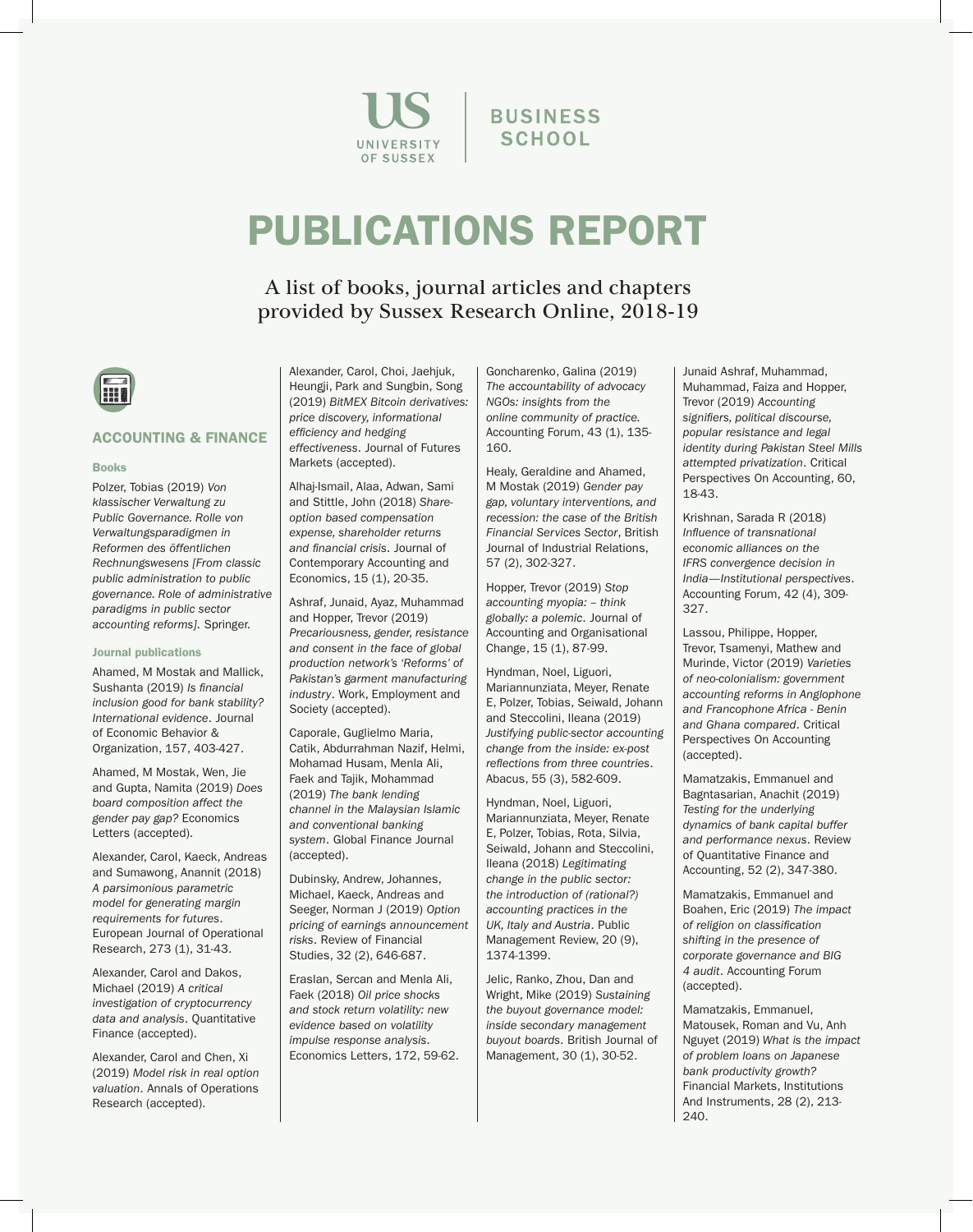Meng, Xiaochun and Taylor, James W (2019) *Estimating value-at-risk and expected shortfall using the intraday low and range data*. European Journal of Operational Research, 280 (1), 191-202.

Miley, Frances and Read, Andrew (2019) *Pragmatic postmodernism and engagement through the culture of continuous creativity*. Accounting Education, 28 (253), 172-194.

Polzer, Tobias, Meyer, Renate E, Höllerer, Markus A and Seiwald, Johann (2019) *Institutional hybridity in public sector reform: replacement, blending, or layering of administrative paradigms*. Research in the Sociology of Organizations, 48B (1), 69-99.

Tsionas, Mike G and Mamatzakis, Emmanuel (2019) *Further results on estimating inefficiency effects in stochastic frontier models*. European Journal of Operational Research, 275 (3), 1157-1164.

Zhang, Xiaoxiang, Zhang, Qiyu, Chen, Ding and Jun, Gu (2019) *Financial integration, investor protection and imbalanced optimistically biased information timeliness in emerging markets*. International Review of Financial Analysis, 64, 38-56.

#### **Chapters**

Ashraf, Junaid, Hopper, Trevor, Lassou, Philippe, Moses, Oyinka, Jayasinghe, Kelum, Soobaroyen, Teerooven and Uddin, Shahzad (2019) *Researching and publishing on accounting in emerging economies: an experiential account*. In: Weetman, Pauline and Tsalavoutas, Ioannis (eds.) The Routledge Companion to Accounting in Emerging Economies. Routledge.



# **ECONOMICS**

#### Journal publications

Alsharif, Nouf and Bhattacharyya, Sambit (2019) *Oil discovery, political institutions and economic diversification*. Scottish Journal of Political Economy, 66 (3), 459-488.

Ariu, Andrea, Breinlich, Holger, Corcos, Gregory and Mion, Giordano (2018) *The interconnections between services and goods trade at the firm-level*. Journal of International Economics, 116, 173-188.

Balbus, Łukaz, Dziewulski, Paweł, Reffett, Kevin and Woźny, Łukasz (2019) *A qualitative theory of large games with strategic complementarities*. Economic Theory, 67 (3), 497-523.

Balié, Jean, Del Prete, Davide, Magrini, Emiliano, Montalbano, Pierluigi and Nenci, Silvia(2019) *Does trade policy impact food and agriculture global value chain participation of Sub-Saharan African countries?* American Journal of Agricultural Economics, 101 (3), 773-789.

Bhattacharyya, Sambit and Mamo, Nemera (2019) *Natural resources and conflict in Africa: what do the data show?* Economic Development and Cultural Change (accepted).

Brown, Sally, Nicholls, Robert, Pardaens, Anne, Lowe, Jason, Tol, Richard, Vafeidis, Nassosand Hinkel, Jochen (2019) *Benefits of climate-change mitigation for reducing the impacts of sea-level rise in G-20 countries*. Journal of Coastal Research, 35 (4), 884-895.

Chari, A V, Glick, Peter, Okeke, Edward and Srinivasan, Sinduja V (2019) *Workfare and infant health: evidence from India's public works program*. Journal of Development Economics, 138, 116-134.

Chatzivasileiadis, T, Estrada, F, Hofkes, M W and Tol, R S J (2019) *Systematic sensitivity analysis of the full economic impacts of sea level rise*. Computational Economics, 53 (3), 1183-1217.

Crawford, Rowena and Disney, Richard (2018) *Wage regulation and the quality of police applicants*. Economica, 85 (340), 701-734.

d''Errico, Marco, Letta, Marco, Montalbano, Pierluigi and Pietrelli, Rebecca (2019) *Resilience thresholds to temperature anomalies: a long-run test for rural Tanzania*. Ecological Economics, 164, 1-14.

Disney, Richard, Miller, Helen and Pope, Thomas (2019) *Firm-level investment spikes and aggregate investment over the Great Recession*. Economica (accepted).

Doyle, Shane, Meier zu Selhausen, Felix and Weisdorf, Jacob (2019) *The blessings of medicine? Patient characteristics and health outcomes in a Ugandan mission hospital, 1908–1970*. Social History of Medicine (accepted).

Dziewulski, Pawel (2018) *Revealed time preference*. Games and Economic Behavior, 112, 67-77.

Eberhard-Ruiz, Andreas and Moradi, Alexander (2019) *Regional market integration in East Africa: local but no regional effects?* Journal of Development Economics, 140, 255-268.

Egger, Eva-Maria and Litchfield, Julie (2019) *Following in their footsteps: an analysis of the impact of successive migration on rural household welfare in Ghana*. IZA Journal of Development and Migration, 9 (1), 1-22.

Estrada, Francesco, Tol, Richard and Botzen, Wouter (2019) *Extending integrated assessment models' damage functions to include adaptation and dynamic sensitivity*. Environmental Modelling and Software (accepted).

Gasiorek, Michael, Serwicka, Ilona and Smith, Alasdair (2019) *Which manufacturing industries and sectors are most vulnerable to Brexit?* World Economy, 42 (1). 21-56.

Heyes, Anthony and Zhu, Mingying (2019) *Air pollution as a cause of sleeplessness: social media: Evidence from a panel of Chinese cities*. Journal of Environmental Economics and Management (accepted).

Heyes, Anthony (2018) *Pollution and politician productivity: the effect of PM on MPs*. Land Economics, 95 (2), 157-173.

Heyes, Anthony and Oestreich, Andreas Marcel (2018) *A theory of social license when regulatory pressure is jointly produced by an EPA and an NGO*. Journal of Regulatory Economics, 54 (3), 219-243.

Heyes, Anthony and Saberian, Soodeh (2019) *Temperature and decisions: evidence from 207,000 court cases*. American Economic Journal: Applied Economics, 11 (2), 238-65.

Hwang, In Chang, Hofkes, Marjan W and Tol, Richard (2018) *Active learning and optimal climate policy*. Environmental and Resource Economics, 73 (4), 1237-1264.

Intartaglia, Maurizio, Antoniades, Andreas and Bhattacharyya, Sambit (2018) *Unbundled debt and economic growth in developed and developing economies: an empirical analysis*. World Economy, 41 (12), 3345- 3358.

Jardon Kojakhmetova, Acel, Kuik, Onno J and Tol, Richard (2019) *Causal effects of PetroCaribe on sustainable development: a synthetic control analysis*. The Manchester School (accepted).

Kutluay, Mehmet, Brouwer, Roy and Tol, Richard (2019) *Valuing malaria morbidity: results from a global meta-analysis*. Journal of Environmental Economics and Policy, 8 (3), 301-321.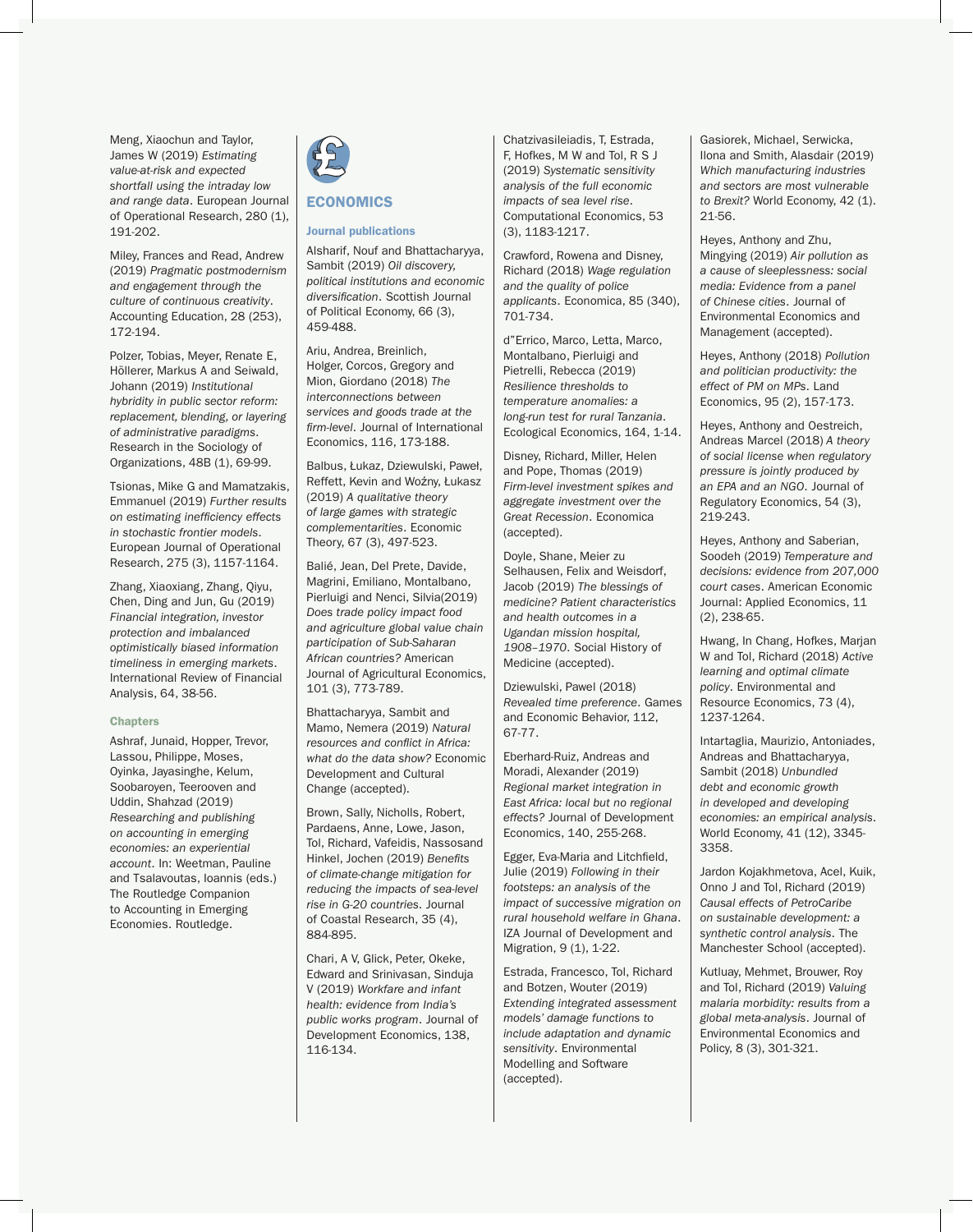Leoncini, Riccardo, Marzucchi, Alberto, Montresor, Sandro, Rentocchini, Francesco and Rizzo, Ugo (2019) *'Better late than never': the interplay between green technology and age for firm growth*. Small Business Economics, 52 (4), 891-904.

Letta, Marco and Tol, Richard (2019) *Weather, climate and total factor productivity*. Environmental and Resource Economics, 73 (1). 283-305.

Letta, Marco, Magrini, Emiliano and Montalbano, Pierluigi (2019) *Spatial heterogeneity in price (dis)incentives: evidence from the Ugandan maize value chain*. Economics Bulletin, 39 (1), A49.

Letta, Marco, Montalbano, Pierluigi and Tol, Richard S J (2018) *Temperature shocks, growth and poverty thresholds: evidence from rural Tanzania*. World Development, 112, 13-32.

Liston-Heyes, Catherine and Heyes, Anthony (2019) *Is there evidence for export-led adoption of ISO 14001? a review of the literature using meta-regression*. Business & Society (accepted).

Magrini, Emiliano, Montalbano, Pierluigi and Winters, L Alan (2018) *Households' vulnerability from trade in Vietnam*. World Development, 112, 46-58.

Mamo, Nemera Gebeyehu, Bhattacharyya, Sambit and Moradi, Alexander (2019) *Intensive and extensive margins of mining and development: evidence from Sub-Saharan Africa*. Journal of Development Economics, 139, 28-49.

Manzini, Paola and Mariotti, Marco (2018) *Dual random utility maximisation*. Journal of Economic Theory, 177, 162-182.

Mararia, Jane, McKay, Andy, Newell, Andrew and Rienzo, Cinzia (2018) *Gender gaps in the path to adulthood for young females and males in six African countries from the 1990s to the 2010s*. IZA Journal of Development and Migration, 8 (16), 1-19.

McKay, Andy and Tekleselassie, Tsegay G (2018) *Tall paper walls: the political economy of visas and cross-border travel*. World Economy, 41 (11), 2914-2933.

Meier zu Selhausen, Felix, Van Leeuwen, Marco H D and Weisdorf, Jacob L (2018) *Social mobility among Christian Africans: evidence from Anglican marriage registers in Uganda, 1895-2011*. Economic History Review, 71 (4), 1291-1321.

Reimann, Lena, Brown, Sally, Hinkel, Jochen, Tol, Richard and Vafeidis, Nassos (2018) *Mediterranean UNESCO World Heritage at risk from coastal flooding and erosion due to sea-level rise*. Nature Communications, 9 (1), 4161.

Saha, Amrita (2019) *Trade policy & lobbying effectiveness: theory and evidence for India*. European Journal of Political Economy, 56. 165-192.

Seresinhe, Chanuki Illushka, Preis, Tobias, MacKerron, George and Moat, Helen Susannah (2019) *Happiness is greater in more scenic locations*. Scientific Reports, 9, 4498.

Tas, Bedri Kamil Onur, Dawar, Kamala, Holmes, Peter and Togan, Sübidey (2018) *Does the WTO government procurement agreement deliver what it promises?* World Trade Review (accepted).

Tol, Richard (2019) *A social cost of carbon for (almost) every country*. Energy Economics, 83, 555-566.

Walther, Selma (2018) *Noncooperative decision making in the household: evidence from Malawi*. Journal of Development Economics, 134, 428-442.

# **Chapters**

Balié, Jean, Del Prete, Davide, Magrini, Emiliano, Montalbano, Pierluigi and Nenci, Silvia(2019) *Food and agriculture global value chains: new evidence from Sub-Saharan Africa*. In: Elhiraika, Adam B, Ibrahim, Gamal and Davis, William (eds.) Governance for structural transformation in Africa. Palgrave Macmillan, Cham, 251-276.

Koopman, Jason F L, Kuik, Onno, Tol, Richard S J, van der Vat, Marnix P, Huninck, Joachim C and Brouwer, Roy (2019) *Distributing water between competing users in the Netherlands*. In: Witter, Glyn (ed.) Economy-wide modeling of water at regional and global scales. Advances in Applied General Equilibrium Modeling. Springer, Singapore, 159-192.



## MANAGEMENT

# Books

Hvinden, Bjørn, O'Reilly, Jacqueline, Schøyen, Mi Ah and Hyggen, Christer, eds. (2019) *Negotiating early job insecurity: well-being, scarring and resilience of European youth*. Edward Elgar, Cheltenham.

O'Reilly, Jacqueline, Leschke, Janine, Ortlieb, Renate, Seeleib-Kaiser, Martin and Villa, Paola, eds. (2019) *Youth labor in transition: inequalities, mobility and policies in Europe*. Oxford University Press.

O'Reilly, Jacqueline, Moyart, Clémentine, Nazio, Tiziana and Smith, Mark, eds. (2018) *Youth employment: the STYLE handbook*. Policy Press.

Ponnambalam, S G, Subramanian, Nachiappan, Tiwari, Manoj Kumar and Yusoff, Wan Azhar Wan, eds. (2019) *Industry 4.0 and hypercustomized smart manufacturing supply chains*. Advances in Logistics, Operations, and Management Science, IGI Global, Hershey, USA.

Tourish, Dennis (2019) *Management Studies in Crisis: Fraud, Deception and Meaningless Research*. Cambridge University Press.

#### Journal publications

Alexander, Anthony, Kumar, Maneesh and Walker, Helen (2018) *A decision theory perspective on complexity in performance measurement and management*. International Journal of Operations and Production Management, 38 (11), 2214-2244.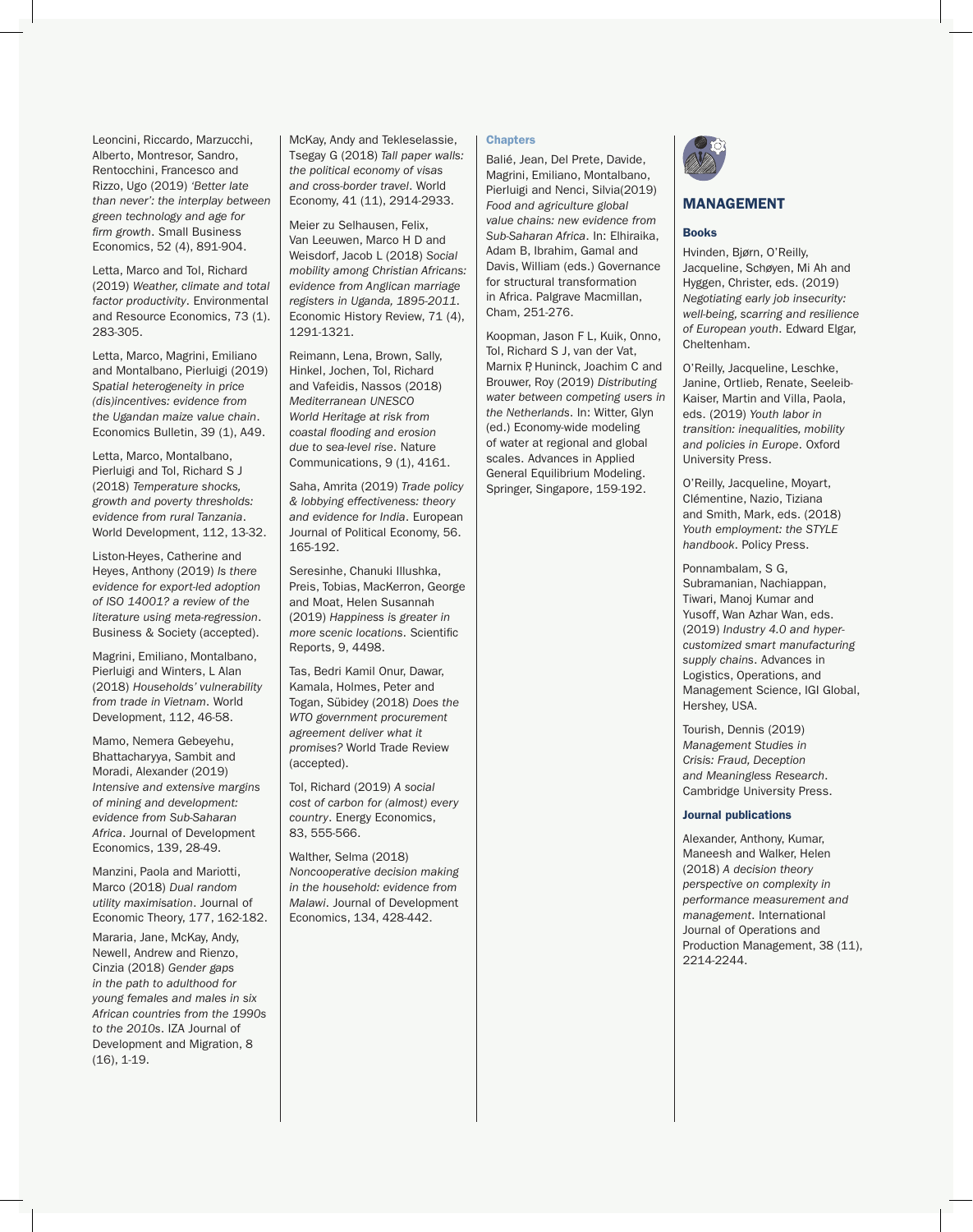Aslam, Haris, Blome, Constantin, Roscoe, Samuel and Azhar, Tashfeen (2018) *Dynamic supply chain capabilities: how market sensing, supply chain agility and adaptability affect supply chain ambidexterity*. International Jounal of Operations and Production Management, 38 (12), 226-2285.

Azadegan, Arash, Srinivasan, Ravi, Blome, Constantin and Tajeddini, Kayhan (2019) *Learning from near-miss events: an organizational learning perspective on supply chain disruption response*. International Journal of Production Economics, 216, 215-226.

Barbu, Mirela, Campling, Liam, Smith, Adrian, Harrison, James and Richardson, Ben (2018) *The trade-labour nexus: global value chains and labour provisions in European Union free trade agreements*. Global Labour Journal, 9 (3), 258-280.

Bozkurt, Ödül and Cohen, Rachel Lara (2019) *Repair work as good work: craft and love in classic car restoration training*. Human Relations, 72 (6), 1105-1128.

Chamakiotis, Petros, Boukis, Achilleas, Panteli, Niki and Papadopoulos, Athanasios (2020) *The role of temporal coordination for the fuzzy frontend of innovation in virtual teams*. International Journal of Information Management, 50, 182-190.

Jia, Fu, Blome, Constantin, Sun, Hui, Yang, Yang and Zhi, Bangdong (2020) *Towards an integrated conceptual framework of supply chain finance: an information processing perspective*. International Journal of Production Economics, 219, 18-30.

Keshari, Anupam, Mishra, Nishikant, Shukla, Nagesh, McGuire, Steven and Khorana, Sangeeta (2018) *Multiple orderup-to policy for mitigating bullwhip effect in supply chain network*. Annals of Operations Research, 269 (1-2), 361-386.

Kim, Seongtae, Ramkumar, M and Subramanian, Nachiappan (2018) *Logistics service provider selection for disaster preparation: a socio-technical systems perspective*. Annals of Operations Research (accepted).

Kumar, Gopal, Subramanian, Nachiappan and Maria Arputham, Ramkumar (2018) *Missing link between sustainability collaborative strategy and supply chain performance: role of dynamic capability.* International Journal of Production Economics, 203, 96-109.

Laing, Timothy, Upadhyay, Arvind, Mohan, Sushil and Subramanian, Nachiappan (2019) *Environmental improvement initiatives in the coal mining industry: maximisation of the triple bottom line*. Production Planning and Control, 30 (5-6), 426-436.

Laosirihongthong, Tritos, Adebanjo, Dotun, Samaranayake, Premaratne, Subramanian, Nachiappan and Boon-itt, Sakun(2018) *Prioritizing warehouse performance measures in contemporary supply chains*. International Journal of Productivity and Performance Management, 67 (9), 1703- 1726.

Meinlschmidt, Jan, Schleper, Martin C and Foerstl, Kai (2018) *Tackling the sustainability iceberg: a transaction cost economics approach to lower tier sustainability management*. International Journal of Operations and Production Management, 38 (10), 1888- 1914.

Moeini, Mohammad and Rivard, Suzanne (2018) *Responding – or not – to information technology project risks: an integrative model*. MIS Quarterly, 43 (2), 475-500.

Moeini, Mohammad, Rahrovani, Yasser and Chan, Yolande E (2019) *A review of the practical relevance of IS strategy scholarly research*. The Journal of Strategic Information Systems, 28 (2), 196-217.

Newman, Alexander, Mole, Kevin F, Ucbasaran, Deniz, Subramanian, Nachiappan and Lockett, Andy (2018) *Can your network make you happy? Entrepreneurs' use of business networks and their subjective well-being*. British Journal of Management, 29 (4), 613-633.

Ogbonnaya, Chidiebere (2019) *Exploring possible tradeoffs between organizational performance and employee well-being: the role of teamwork practices*. Human Resource Management Journal, 29 (3), 451-468.

Ogbonnaya, Chidiebere and Messersmith, Jake (2018) *Employee performance, wellbeing, and differential effects of human resource management subdimensions: mutual gains or conflicting outcomes?* Human Resource Management Journal, 29 (3), 509-526.

Ogbonnaya, Chidiebere, Gahan, Peter and Constanze, Eib (2019) *Recessionary changes at work and employee well-being: the protective roles of national- and workplace-level institutions*. European Journal of Industrial Relations, 25 (4), 377-393.

Petrakaki, Dimitra, Hilberg, Eva and Waring, Justin (2018) *Between empowerment and self-discipline: governing patients' conduct through technological self-care*. Social Science and Medicine, 213, 146 -153.

Roque Lobo, Stanislaus, Samaranayake, Premaratne and Subramanian, Nachiappan (2019) *The Impact of TQM and information communication technology (ICT) as an enabler in the Quality Management Assessment Framework (QMAF) on business outcomes*. International Journal of Systems Science: Operations & Logistics, 6 (1), 69-85.

Roscoe, Samuel, Eckstein, Dominik, Blome, Constantin and Goellner, Matthias (2019) *Determining how internal and external process connectivity affect supply chain agility: a life-cycle theory perspective*. Production Planning & Control (accepted).

Roscoe, Samuel, Cousins, Paul D and Handfield, Robert (2019) *The microfoundations of an operational capability in digital manufacturing*. Journal of Operations Management (accepted).

Russell, Emma and Daniels, Kevin (2018) *Measuring affective well-being at work using short-form scales: implications for affective structures and participant instructions*. Human Relations, 71, 1478-1507.

Russell, Emma, Lloyd-Houdley, Amy, Memon, Ally and Yarker, Joanna (2018) *Factors influencing uptake and use of a new health information app for young people*. Journal of Technology in Human Services, 36 (4), 222-240.

Sánchez-Mira, Núria and O'Reilly, Jacqueline (2018) *Household employment and the crisis in Europe*. Work, Employment and Society, 33 (3), 422-443..

Schütz, Kai, Kässer, Matthias, Blome, Constantin and Forestl, Kai (2019) *How to achieve cost savings and strategic performance in purchasing simultaneously: a knowledge-based view*. Journal of Purchasing and Supply Management (accepted).

Siberzahn, Raphael; et al (2018) *Many Analysts, One Data Set: Making Transparent How Variations in Analytic Choices Affect Results.* Advances in Methods and Practices in Psychological Science, 1 (3), 337-356.

Singh, Adarsh Kumar, Subramanian, Nachiappan, Pawar, Kulwant Singh and Bai, Ruibin (2018) *Cold chain configuration design: locationallocation decision-making using coordination, value deterioration, and big data approximation*. Annals of Operations Research, 270 (1-2), 433-457.

Subramanian, Nachiappan and Ramanathan, Ramakrishnan (2019) *A heuristics approach for computing the largest eigenvalue of a pairwise comparison matrix*. International Journal of Operational Research, 34 (4), 524-541.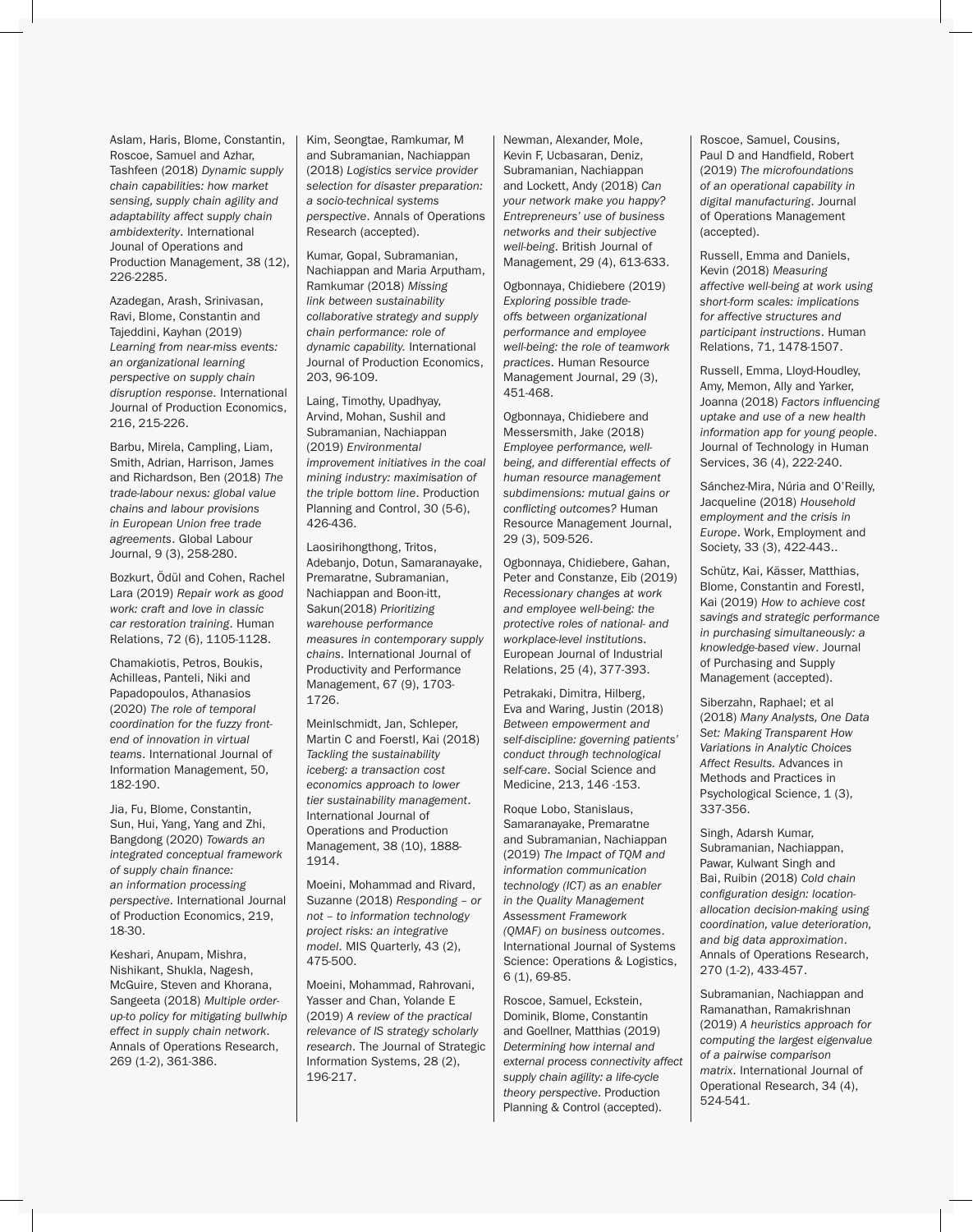Subramanian, Nachiappan, Roscoe, Samuel and Jabbour, Charbel Jose Chiappetta (2019) *Green human resource management and the enablers of green organisational culture: enhancing a firm's environmental performance for sustainable development*. Business Strategy and the Environment, 28 (5), 737-749.

Subramanian, Nachiappan, Angappa, Gunasekaran, Muhammad, Abdulrahman and Crystal, Qiao (2019) *Out-in, in-out buyer quality innovation pathways for new product outcome: empirical evidence from the Chinese consumer goods industry*. International Journal of Production Economics, 207, 183-194.

Subramanian, Nachiappan, Angappa, Gunasekaran, Wu, Lin and Shen, Tinghua (2018) *Role of traditional Chinese philosophies and new product development under circular economy in private manufacturing enterprise performance*. International Journal of Production Research (accepted).

Teoh, Boon Ean, Ponnambalam, S G and Subramanian, Nachiappan (2018) *Data driven safe vehicle routing analytics: a differential evolution algorithm to reduce CO<sub>2</sub> emissions and hazardous risks*. Annals of Operations Research, 270 (1-2), 515-538.

Thürer, Matthias, Tomašević, Ivan, Stevenson, Mark, Blome, Constantin, Melnyk, Steven, Chan, Hing Kai and Huang, George Q (2019) *A systematic review of China's belt and road initiative: implications for global supply chain management*. International Journal of Production Research (accepted).

Tourish, Dennis (2018) *Towards an organizational theory of hubris: symptoms, behaviours and social fields within finance and banking*. Organization (accepted).

Tourish, Dennis (2019) *Making a difference: doing leadership research that matters*. Journal of Management & Organization (accepted).

Tourish, Dennis (2019) *Is complexity leadership theory complex enough? A critical appraisal, some modifications and suggestions for further research*. Organization Studies, 40 (2), 219-238.

Uhlmann, Eric Luis, Ebersole, Charles R, Chartier, Christopher R, Errington, Timothy M, Kidwell, Mallory, Lai, Calvin K, McCarthy, Randy J, Riegelmann, Amy, Silberzahn, Raphaeland Nosek, Brian A (2019) *Scientific Utopia III: crowdsourcing science*. Perspectives on Psychological Science, 14 (5), 711-733.

Van Veldhoven, Marc, Van den Broeck, Anja, Daniels, Kevin, Bakker, Arnold, Tavares, Susana and Ogbonnaya, Chidiebere (2019) *Challenging the universality of job resources: why, when, and for whom are they beneficial?* Applied Psychology: An International Review (accepted).

White, Gareth R T, Cicmil, Svetlana, Upadhyay, Arvind, Subramanian, Nachiappan, Kumar, Vikas and Dwivedi, Ashish (2019) *Soft side of knowledge transfer partnership between universities and small to medium enterprises: exploratory study to understand process improvement*. Production Planning and Control, 30 (10-12), 907-918.

Wu, Lin, Subramanian, Nachiappan, Gunasekaran, Angappa, Abdulrahman, Muhammad Dan-Asabe, Pawar, Kulwant Singh and Doran, Des (2018) *A two-dimensional, two-level framework for achieving corporate sustainable development: assessing the return on sustainability initiatives*. Business Strategy and the Environment, 27 (8), 1117-1130.

Yang, Biao, Obeng Frimpong, Annabelle A, Yang, Ying and Liu, Lana (2019) *Application of the quick scan audit methodology in an industrial filter production process*. Production Planning and Control, 30 (16), 1383-1395.

Yang, Ying, Brosch, Gina, Yang, Biao and Cadden, Trevor (2019) *Dissemination and communication of lessons learned for a project-based business with the application of information technology: a case study with Siemens*. Production Planning and Control (accepted).

#### **Chapters**

Alexander, Anthony and Delabre, Izabela (2019) *Linking sustainable supply chain management with the sustainable development goals: indicators, scales and substantive impacts*. In: Yakoleva, Natalie, Frei, Regina and Murthy, Sudhir (eds.) Sustainable development goals and sustainable supply chains in the post-global economy. Greening of Industry Networks Studies, 7. Springer Books: Greening of Industry series, Cham, 95-111.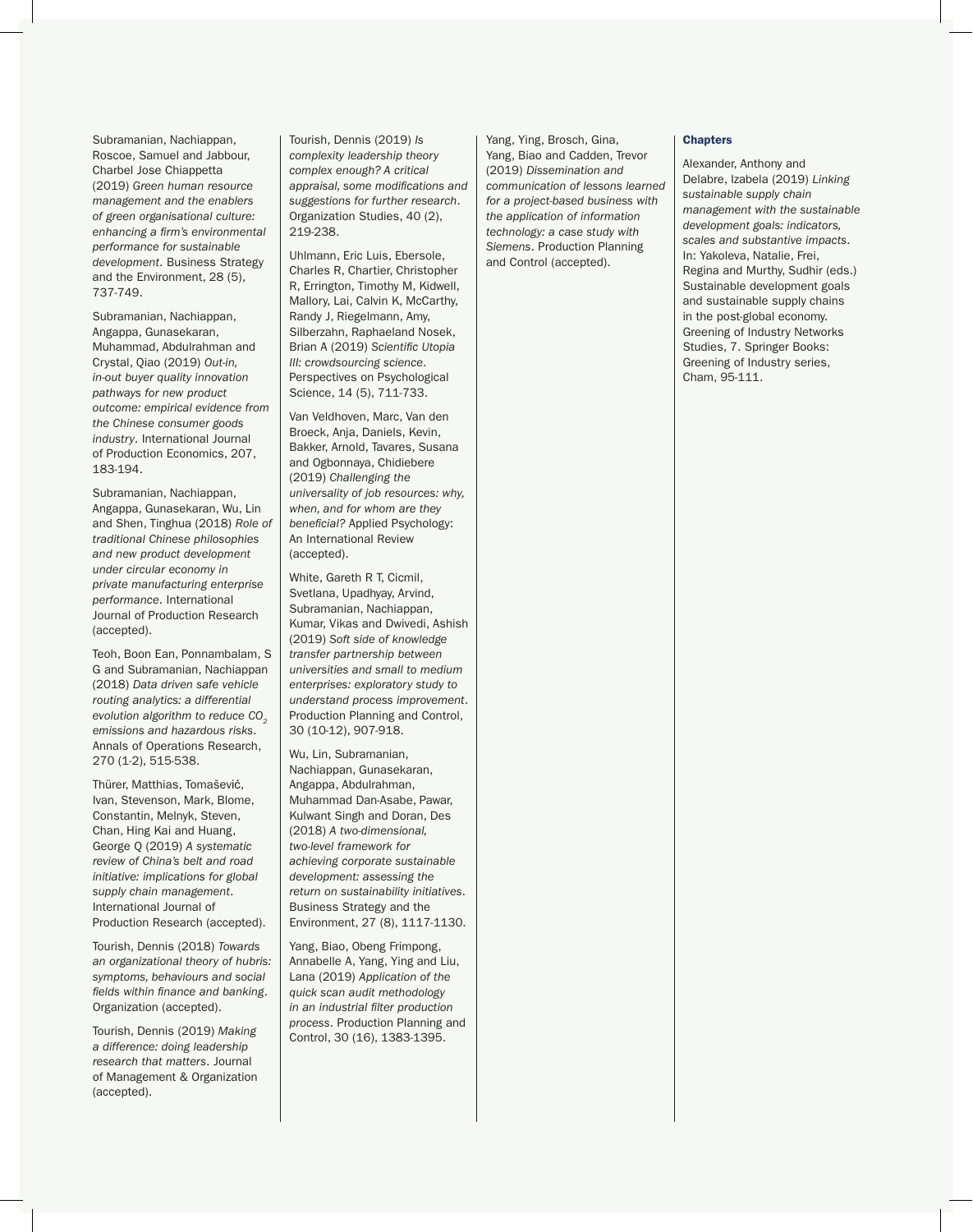

# SPRU

#### Books

Isenhour, Cindy, Martiskainen, Mari and Middlemiss, Lucie, eds. (2019) *Power and politics in sustainable consumption research and practice. Routledge-SCORAI Studies in Sustainable Consumption*. Routledge.

Martin, B (2018) *The future of science policy and innovation studies: some challenges and the factors underlying them*. In: Canzler, W, Kuhlmann, S and Simon, D (eds.) Handbook of Science and Public Policy. Edward Elgar.

Revill, James, Husbands, Jo and Bowman, Katherine, eds. (2018) *Governance of dual use research in the life sciences advancing global consensus on research oversight: proceedings of a worksho*p. The National Academies Press.

Tidd, Joe (2019) *Digital disruptive innovation. Series on Technology Management*. World Scientific.

#### Journal papers

Axsen, Jonn and Sovacool, Benjamin K (2019) *The roles of users in shared, electric, and automated mobility transitions*. Transportation Research Part D Transport and Environment, 71, 1-21.

Baker, Lucy and Phillips, Jon (2019) *Tensions in the transition: the politics of electricity distribution in South Africa*. Environment and Planning C: Politics and Space, 37 (1), 177-196.

Bergman, Noam (2018) *Impacts of the fossil fuel divestment movement: effects on finance, policy and public discourse*. Sustainability, 50, 191-200.

Biagioli, Mario, Kenney, Martin, Martin, Ben and Walsh, John P (2019) *Academic misconduct, misrepresentation and gaming: a reassessment*. Research Policy, 48 (240), 401-413.

Brisbois, Marie Claire (2018) *Powershifts: a framework for assessing the growing impact of decentralized ownership of energy transitions on political decisionmaking*. Energy Research & Social Science, 50, 151-161.

Brisbois, Marie Claire, Morris, Michelle and de Loë, Rob (2019) *Augmenting the IAD framework to reveal power in collaborative governance – an illustrative application to resource industry dominated processes*. World Development, 120, 159-168.

Brown, Donal, Sorrell, Steve and Kivimaa, Paula (2019) *Worth the risk? An evaluation of alternative finance mechanisms for residential retrofit*. Energy Policy, 128, 418-430.

Busch, Jonathan, Foxon, Timothy J and Taylor, Peter G (2018) *Designing industrial strategy for a low carbon transformation*. Environmental Innovation and Societal Transitions, 29, 114- 125.

Cairns, Rose, Hielscher, Sabine and Light, Ann (2019) *Collaboration, creativity, conflict and chaos: doing interdisciplinary sustainability research*. Sustainability Science (accepted).

Cantner, Uwe and Vannuccini, Simone (2018) *Elements of a Schumpeterian catalytic research and innovation policy*. Industrial and Corporate Change, 27 (5), 833-850.

Cantner, Uwe, Savin, Ivan and Vannuccini, Simone (2019) *Replicator dynamics in value chains: explaining some puzzles of market selection*. Industrial and Corporate Change, 28 (3), 589-611.

Chataway, Joanna, Dobson, Charlie, Daniels, Chux, Byrne, Rob, Hanlin, Rebecca and Tigabu, Aschalew (2019) *Science granting councils in Sub-Saharan Africa: trends and tensions*. Science and Public Policy, 46 (4), 620-631.

Ciarli, Tommaso and Ràfols, Ismael (2018) *The relation between research priorities and societal demands: the case of rice*. Research Policy, 48 (4), 949-967.

Ciarli, Tommaso and Savona, Maria (2019) *Modelling the evolution of economic structure and climate change: a review*. Ecological Economics, 158, 51-64.

Confraria, Hugo and Vargas, Fernando (2019) *Scientific systems in Latin America: performance, networks, and collaborations with industry*. The Journal of Technology Transfer, 44 (3), 874-915.

Court, Victor (2018) *Energy capture, technological change, and economic growth: an evolutionary perspective*. BioPhysical Economics and Resource Quality, 3 (12), 1-27.

Court, Victor (2019) *An estimation of different minimum exergy return ratios required for society*. BioPhysical Economics and Resource Quality, 4 (3), 1-13.

Di Meglio, Gisela, Gallego, Jorge, Maroto, Andres and Savona, Maria (2018) *Services in developing economies: The de-industrialization debate in perspective*. Development and Change, 49 (6), 1495-1525.

Dias, Rafael and Smith, Adrian (2018) *Making in Brazil: can we make it work for social inclusion?*  Journal of Peer Production, 12 (1), 43-59.

Dubois, Ghislain, Sovacool, Benjamin, Aall, Carlo, Nilsson, Maria, Barbier, Carine, Herrmann, Alina, Bruyère, Sébastien, Andersson, Camilla, Skold, Bore, Nadaud, Franck, Dorner, Florian, Moberg, Karen Richardsen, Ceron, Jean Paul, Fischer, Helen, Amelung, Dorothee, Baltruszewicz, Marta, Fischer, Jeremy, Benevise, Françoise, Louis, Valérie R and Sauerborn, Rainer (2019) *It starts at home? Climate policies targeting household consumption and behavioral decisions are key to low-carbon futures*. Energy Research and Social Science, 52, 144-158.

Ely, Adrian, Geall, Sam and Dai, Yixin (2019) [Editorial] *Low carbon China: emerging phenomena and implications for innovation governance introduction to the special section of environmental innovation and societal transitions*. Journal of Environmental Innovation & Societal Transitions, 30, 1-5.

Enevoldsen, Peter, Finn-Hendrik, Permien, Bakhtaoui, Ines, von Krauland, Anna-Katharina, Jacobson, Mark Z, Xydis, George, Sovacool, Benjamin, Valentine, Scott V., Luecht, Danieland Oxley, Gregory (2019) *How much wind power potential does Europe have? Examining European wind power potential with an enhanced socio-technical atlas*. Energy Policy, 132, 1092-1100.

Fuso Nerini, Francesco, Sovacool, Benjamin, Hughes, Nick, Cozzi, Laura, Cosgrave, Ellie, Howells, Mark, Tavoni, Massimo, Tomei, Julia, Zerriffi, Hisham and Milligan, Ben (2019) *Connecting climate action with other sustainable development goals*. Nature Sustainability, 2, 674-680.

Geall, Sam and Ely, Adrian (2018) *Narratives and pathways towards an ecological civilisation in contemporary China*. China Quarterly, 236. 1175-1196.

Geall, Sam and Ely, Adrian (2019) *Agri-food transitions and the "green public sphere" in China*. Environmental Innovation and Societal Transitions, 30, 33-42.

Ghosh, Bipashyee and Schot, Johan (2019) *Towards a novel regime change framework: studying mobility transitions in public transport regimes in an Indian megacity*. Energy Research & Social Science, 51, 82-95.

Gregory, Julian and Sovacool, Benjamin K (2019) *Rethinking the governance of energy poverty in sub-Saharan Africa: reviewing three academic perspectives on electricity infrastructure investment*. Renewable and Sustainable Energy Reviews, 111, 344-354.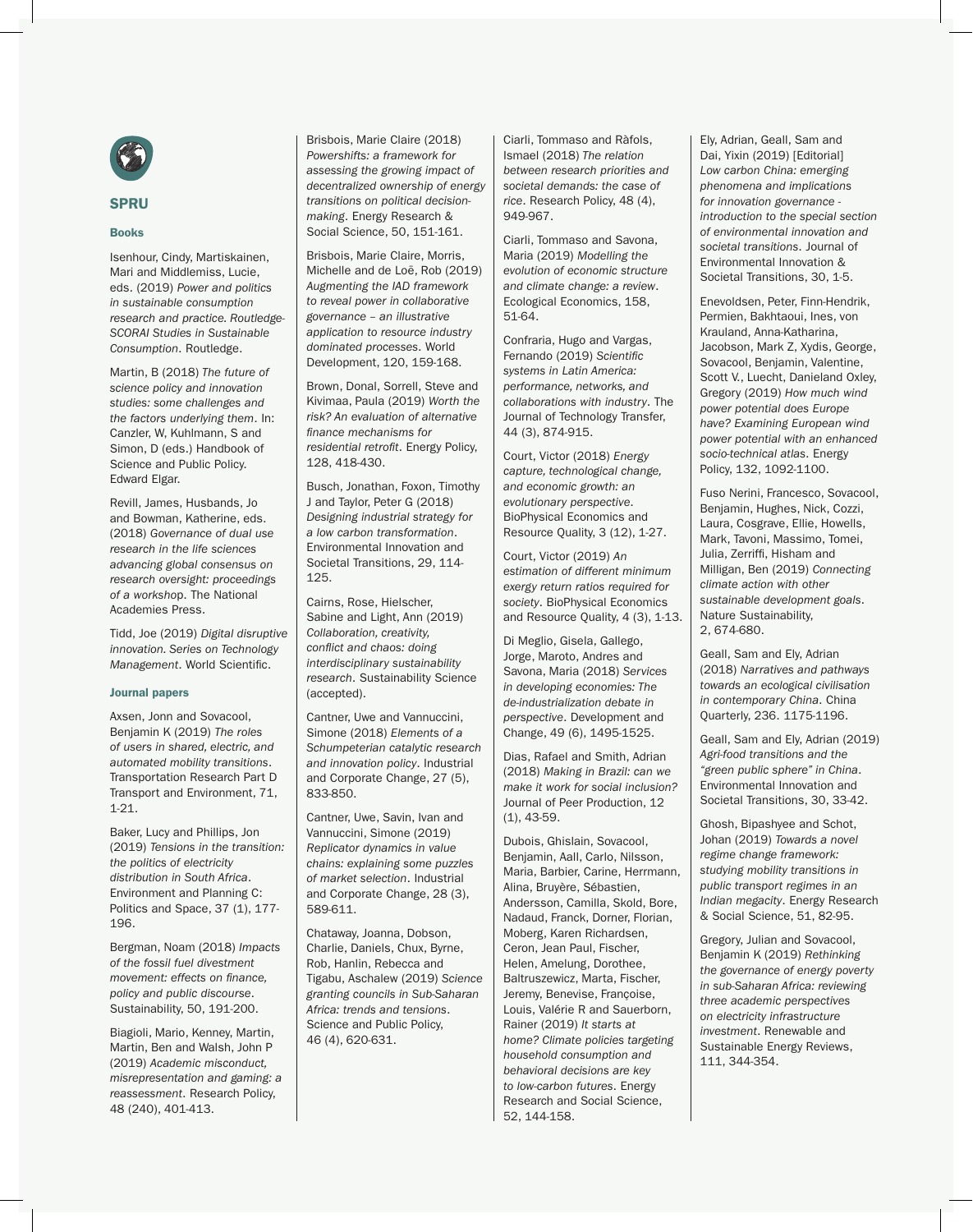Gregory, Julian and Sovacool, Benjamin K (2019) *The financial risks and barriers to electricity infrastructure in Kenya, Tanzania, and Mozambique: a critical review of the academic literature*. Energy Policy, 125, 145-153.

Hancock, Kathleen J and Sovacool, Benjamin K (2018) *International political economy and renewable energy: hydroelectric power and the potential for a resource curse*. International Studies Review, 20 (4), 615-632.

Hausknost, Daniel, Haas, Willi, Hielscher, Sabine, Schaefer, Martina, Leitner, Michaela, Kunze, Iris and Mandl, Sylvia (2018) *Investigating patterns of local climate governance: how low-carbon municipalities and intentional communities intervene into social practices*. Environmental Policy and Governance, 28 (6), 371-382.

Heiskanen, Eva, Kivimaa, Paula and Lovio, Raimo (2019) *Promoting sustainable energy: does institutional entrepreneurship help?* Energy Research & Social Science, 50, 179-190.

Hielscher, Sabine and Sovacool, Benjamin (2018) *Contested smart and low-carbon energy futures: media discourses of smart meters in the United Kingdom*. Journal of Cleaner Production, 195, 978-990.

Hiteva, Ralitsa and Watson, Jim (2019) *Governance of interactions between infrastructure sectors: the making of smart grids in the UK*. Environmental Innovation and Societal Transitions, 32, 140- 152.

Hook, Andrew (2019) *Fluid formalities: insights on small-scale gold mining dynamics, informal practices, and mining governance in Guyana*. Resources Policy, 62, 324-338.

Hook, Andrew (2019) *Mapping contention: mining property expansion, Amerindian land titling, and livelihood hybridity in Guyana's small-scale gold mining landscape*. Geoforum, 106, 48-67.

Hook, Andrew (2019) *Over-spilling institutions: the political ecology of 'greening' the small-scale gold mining sector in Guyana*. Land Use Policy, 85, 438-452.

Hopkins, Michael M, Crane, Philippa, Nightingale, Paul and Baden-Fuller, Charles (2019) *Moving from non-interventionism to industrial strategy: The roles of tentative and definitive governance in support of the UK biotech sector*. Research Policy, 48 (5), 1113-1127.

Hyysalo, Sampsa, Lukkarinen, Jani, Kivimaa, Paula, Lovio, Raimo, Temmes, Armi, Hildén, Mikael, Marttila, Tatu, Auvinen, Karoliina, Perikangas, Sofi, Pyhälammi, Allu, Peljo, Janne, Savolainen, Kaisa, Hakkarainen, Louna, Rask, Mikko, Matschoss, Kaisa, Huomo, Timo, Berg, Annukka and Pantsar, Mari (2019) *Developing policy pathways: redesigning transition arenas for mid-range planning*. Sustainability, 11 (3), 603.

Jaeger-Erben, Melanie, Meissner, Magdalena, Hielscher, Sabine and Vonnahme, Marco (2019) *Herausforderung soziale Teilhabe: Repair-Cafes als Orte inklusiver nachhaltiger Entwicklung?* Soziologie und Nachhaltigkeit, 5 (3), 44-65.

Johnstone, Philip and Stirling, Andrew (2019) *Comparing nuclear trajectories in Germany and the United Kingdom: from regimes to democracies in sociotechnical transitions and discontinuities*. Energy Research and Social Science (accepted).

Kanger, Laur, Geels, Frank, Sovacool, Benjamin and Schot, Johanes (2018) *Technological diffusion as a process of societal embedding: Lessons from historical automobile transitions for future of electric mobility*. Transportation Research Part D: Transport and Environment, 71, 47-66.

Kesidou, Sofia L and Sorrell, Steven (2018) *Low-carbon innovation in non-domestic buildings: the importance of supply chain integration*. Energy research and social science, 45,195-213.

Kesidou, Sofia and Sovacool, Benjamin K (2019) *Supply chain integration for lowcarbon buildings: A critical interdisciplinary review*. Renewable and Sustainable Energy Reviews (accepted).

Kester, Johannes, Noel, Lance, Lin, Xiao, Zarazua de Rubens, Gerardo and Sovacool, Benjamin K (2019) *The coproduction of electric mobility: selectivity, conformity and fragmentation in the sociotechnical acceptance of vehicle-to-grid (V2G) standards*. Journal of Cleaner Production, 207, 400-410.

Kester, Johannes, Noel, Lance, Zarazua de Rubens, Gerardo and Sovacool, Benjamin K (2018) *Policy mechanisms to accelerate electric vehicle adoption: a qualitative review from the Nordic region*. Renewable & Sustainable Energy Reviews, 94, 719-731.

Kester, Johannes, Sovacool, Benjamin K and Heida, Vimke (2019) *From flying rockets to Tesla: examining the sustainable mobility preferences of primary school children in Denmark and the Netherlands*. Energy Research and Social Science, 56, 1-11.

Kirshner, Joshua, Baker, Lucy, Smith, Adrian and Bulkeley, Harriet (2019) *A regime in the making? Examining the geographies of solar PV electricity in Southern Africa*. Geoforum, 103, 114-125.

Kivimaa, Paula, Hyysalo, Sampsa, Boon, Wouter, Klerkx, Laurens, Martiskainen, Mari and Schot, Johan (2019) *Passing the baton: how intermediaries advance sustainability transitions in different phases*. Environmental Innovation and Societal Transitions, 31, 110-125.

Kivimaa, Paula, Boon, Wouter, Hyysalo, Sampsa and Klerkx, Laurens (2019) *Towards a typology of intermediaries in sustainability transitions: a systematic review and a research agenda*. Research Policy, 48 (4), 1062-1075.

Köhler, J, Geels, F, Kern, F, Onsongo, E, Wieczorek, AJ, Alkemade, F, Avelino, F, Bergek, A, Boons, F, Fuenfschilling, L, Hess, D, Holtz, G, Hyysalo, Sa, Jenkins, K, Kivimaa, P, Markard, J, Martiskainen, M, McMeekin, A, Mühlemeier, MS, Nykvist, B, Pel, B, Raven, R, Rohracher, H, Sanden, B, Schot, J, Sovacool, B, Turnheim, B, Van den Bergh, J, Welch, D and Wells, P (2019) *An agenda for sustainability transitions research: state of the art and future directions*. Environmental Innovation and Societal Transitions, 31, 1-32.

Lawal, Lasisi S, Chatwin, Chris R and Hasan, Rumy (2018) *The communications satellite industry as an element in Nigeria's attempt to modernise its economy and society*. International Journal of African and Asian Studies, 51, 30-39.

Lockwood, Matthew and Froggatt, Antony (2019) *Energy supply and decarbonisation beyond Brexit Britain: politics and policy*. Political Quarterly, 90 (S2), 117- 127.

Lopez-Gonzalez, Javier, Meliciani, Valentina and Savona, Maria (2019) *When Linder meets Hirschman: inter-industry linkages and global value chains in Business services*. Industrial and Corporate Change (accepted).

Marshall, Fiona and Dolley, Jonathan (2018) *Transformative innovation in peri-urban Asia*. Research Policy, 48 (4), 983-992.

Martiskainen, Mari and Kivimaa, Paula (2019) *Role of knowledge and policies as drivers for lowenergy housing: case studies from the United Kingdom*. Journal of Cleaner Production, 215 (1), 1402-1414.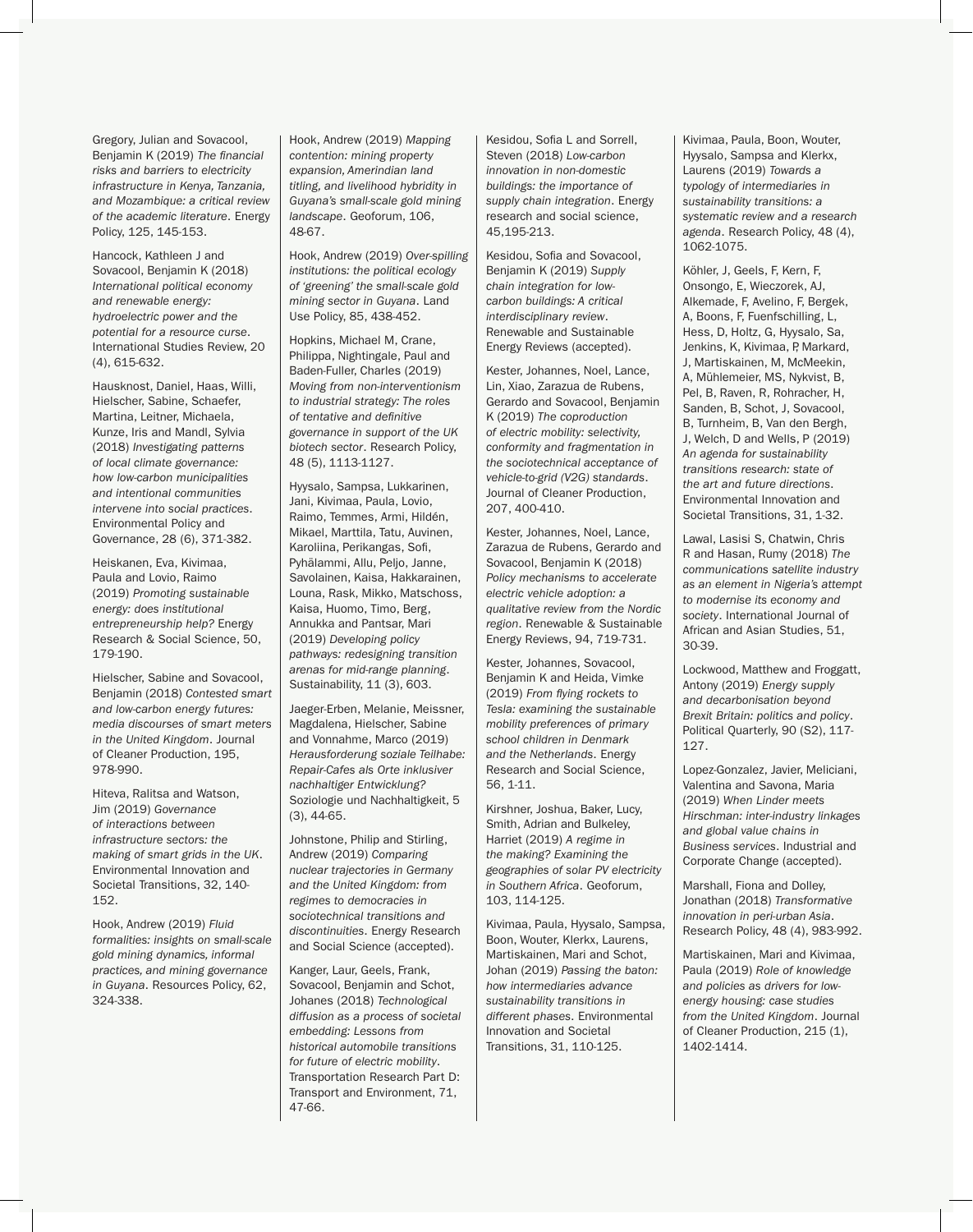McCauley, Darren, Ramasar, Vasna, Heffron, Raphael J, Sovacool, Benjamin K, Mebratu, Desta and Mundaca, Luis (2018) *Energy justice in the transition to low carbon energy systems: exploring key themes in interdisciplinary research*. Applied Energy, 233 (234), 916-921.

Monasterolo, Irene, Roventini, Andrea and Foxon, Tim J (2019) *Uncertainty of climate policies and implications for economics and finance: an evolutionary economics approach*. Ecological Economics, 163, 177-182.

Monyei, Chukwuka G, Sovacool, Benjamin K, Brown, Marilyn A, Jenkins, Kirsten E H, Viriri, Serestina and Li, Yufei (2019) *Justice, poverty, and electricity decarbonization*. Electricity Journal, 32 (1), 47-51.

Noel, L, Zarazua de Rubens, G, Kester, J and Sovacool, B (2018) *Beyond emissions and economics: rethinking the co-benefits of Nordic Electric Vehicles (EVs) and Vehicle-To-Grid (V2G)*. Transport Policy, 71, 130-137.

Noel, Lance, Zarazua de Rubens, Gerardo, Kester, Jahannes and Sovacool, Benjamin (2019) *Navigating expert skepticism and consumer distrust: rethinking the barriers to vehicle-to-grid (V2G) in the Nordic region*. Transport Policy, 76, 67-77.

Noel, Lance, Papu Carrone, Andrea, Fjendbo Jensen, Anders, Zarazua de Rubens, Gerardo, Kester, Johannes and Sovacool, Benjamin K (2019) *Willingness to pay for electric vehicles and vehicle-to-grid applications: a Nordic choice experiment*. Energy Economics, 78, 525-534.

Noel, Lance, Sovacool, Benjamin, Zarazua de Rubens, Gerardo and Kester, Johannes (2018) *Conspicuous diffusion: theorizing how status drives innovation in electric mobility*. Environmental Innovation and Societal Transitions, 31, 154-169.

Noel, Lance, Zarazua de Rubens, Gerardo, Sovacool, Benjamin K and Kester, Johannes (2019) *Fear and loathing of electric vehicles: the reactionary rhetoric of range anxiety*. Energy Research and Social Science, 48. 96-107.

Noh, Heeyong, Siepel, Josh, Kim, You-Eil, Seo, Jinny, Son, Jong Ku and Lee, Sungjoo (2018) *What factors of early-stage innovative projects are likely to drive projects' success? A longitudinal analysis of Korean entrepreneurial firms*. R&D Management, 48 (5), 627-640.

Ockwell, David, Atela, Joanes, Mbeva, Kenedy, Chengo, Victoria, Byrne, Rob, Durrant, Rachael, Kasprowikz, Victoria and Ely, Adrian (2019) *Can Pay-As-You-Go, digitally enabled business models support sustainability transformations in developing countries? Outstanding questions and a theoretical basis for future research*. Sustainability, 11 (7), 2105.

Okereke, Chukwumerije and Stacewicz, Izabela (2018) *Stakeholder perceptions of the environmental effectiveness of multi-stakeholder initiatives: evidence from the palm oil, soy, cotton, and timber programs*. Society & Natural Resources, 31(11), 1302-1318.

Ozerol, Gül, Vinke-de-Kruijf, Joanne, Brisbois, Marie, Casiano Flores, Cesar, Deekshit, Pranjal, Girard, Corentin, Knieper, Christian, Mirnezami, S Jalal, Ortega-Reig, Mar, Ranjan, Pranay, Schröder, Nadine J S and Schröter, Barbara (2018) *Comparative studies on water governance: a systematic review*. Ecology and Society, 23 (4), 1-28.

Parrish, Bryony, Gross, Rob and Heptonstall, Phil (2019) *On demand: can demand response live up to expectations in managing electricity systems?* Energy Research & Social Science, 51, 107-118.

Ramirez, Matias, Clarke, Ian and Klerkx, Laurens (2018) *Analysing intermediary organisations and their influence on upgrading in emerging agricultural clusters*. Environment and Planning A: Government and Policy, 50 (6), 1314-1335.

Roberts, Cameron, Geels, Frank W, Lockwood, Matthew, Newell, Peter, Schmitz, Hubert, Turnheim, Bruno and Jordan, Andy (2018) *The politics of accelerating low-carbon transitions: towards a new research agenda*. Energy Research and Social Science, 44, 304-311.

Rogge, Karoline and Schleich, Joachim (2018) *Do policy mix characteristics matter for lowcarbon innovation? A surveybased exploration of renewable power generation technologies in Germany*. Research Policy, 47 (9), 1639-1654.

Rosenow, Jan, Guertler, Pedro, Sorrell, Steven and Eyre, Nick (2018) *The remaining potential for energy savings in UK households*. Energy Policy, 121, 542-552

Sandom, Christopher J, Dempsey, Benedict, Bullock, David, Ely, Adrian, Jepson, Paul, Jimenez-Wisler, Stefan, Newton, Adrian, Pettorelli, Nathalie and Senior, Rebecca A (2019) *Rewilding in the English uplands: policy and practice*. Journal of Applied Ecology, 56 (2), 266-273.

Savona, Maria and Ciarli, Tommaso (2019) *Structural changes and sustainability. A selected review of the empirical evidence*. Ecological Economics, 159, 244-260.

Schot, Johan and Steinmueller, W Edward (2018) *Three frames for innovation policy: R&D, systems of innovation and transformative change*. Research Policy, 47 (9), 1554-1567.

Sheriff, Michael and Muffatto, Moreno (2018) *University spinoffs: a new framework integrating enablers, stakeholders and results*. International Journal of Innovation and Technology Management, 6 (3).

Siepel, Josh, Camerani, Roberto and Masucci, Monica (2019) *Skills combinations and firm performance*. Small Business Economics (accepted).

Sovacool, Benjamin K (2018) *Success and failure in the political economy of solar electrification: lessons from World Bank Solar Home System (SHS) projects in Sri Lanka and Indonesia*. Energy Policy, 123, 482-493.

Sovacool, Benjamin K and Axsen, John (2018) *Functional, symbolic and societal frames for automobility: implications for sustainability transitions*. Transportation Research Part A Policy and Practice, 118, 730- 746.

Sovacool, Benjamin K and Walter, Götz (2019) *Internationalizing the political economy of hydroelectricity: security, development, and sustainability in hydropower states*. Review of International Political Economy, 26 (1), 49-79.

Sovacool, Benjamin K, Abrahamse, Wokje, Zhang, Long and Ren, Jingzheng (2019) *Pleasure or profit? Surveying the purchasing intentions of potential electric vehicle adopters in China*. Transportation Research Part A Policy and Practice, 124, 69-81.

Sovacool, Benjamin K, Kester, Johannes, Noel, Lance and Zarazua de Rubens, Gerardo (2019) *Energy injustice and Nordic electric mobility: inequality, elitism, and externalities in the electrification of vehicle-to-grid (V2G) transport*. Ecological Economics, 157, 205-217.

Sovacool, Benjamin K, Lipson, Matthew M and Chard, Rose (2019) *Temporality, vulnerability, and energy justice in household low carbon innovations*. Energy Policy, 128, 495-504.

Sovacool, Benjamin K, Kester, Johannes and Heida, Vimke (2019) *Cars and kids: childhood perceptions of electric vehicles and transport in Denmark and the Netherlands*. Technological Forecasting and Social Change, 144, 182-192.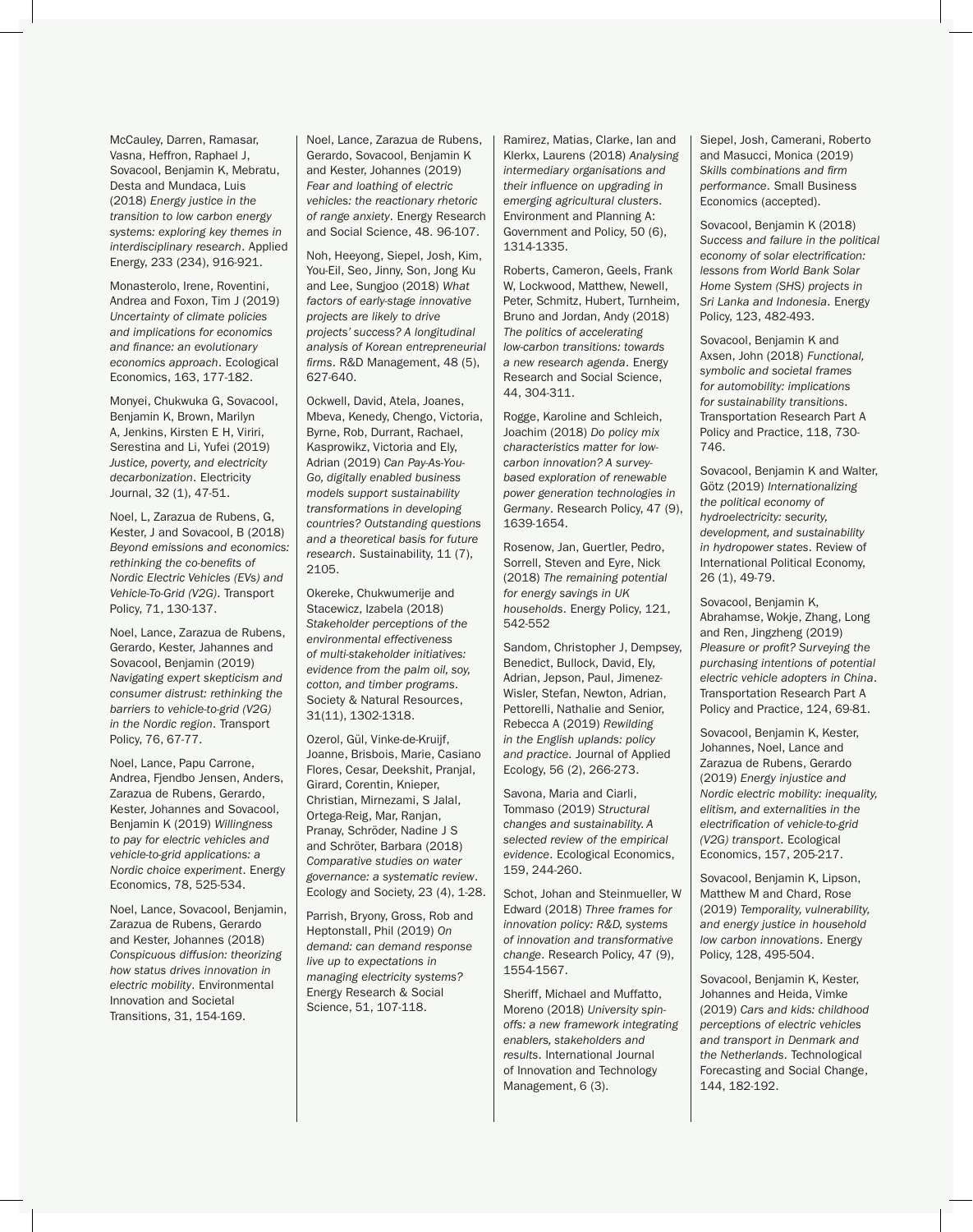Sovacool, Benjamin K, Kester, Johannes, Noel, Lance and Zarazua de Rubens, Gerardo (2019) *Are electric vehicles masculinized? Gender, identity, and environmental values in Nordic transport practices and*  vehicle-to-grid (V2G) preferences. Transportation Research Part D: Transport and Environment, 72, 187-202.

Sovacool, Benjamin K, Kester, Johannes, Noel, Lance and Zarazua de Rubens, Gerardo (2018) *Contested visions and sociotechnical expectations of electric mobility and vehicle-togrid innovation in five Nordic countries*. Environmental Innovation and Societal Transitions, 31, 170-183.

Sovacool, Benjamin (2019) *The precarious political economy of cobalt: balancing prosperity, poverty, and brutality in artisanal and industrial mining in the Democratic Republic of the Congo*. The Extractive Industries and Society, 6 (3), 915-939.

Sovacool, Benjamin, Noel, Lance, Kester, Johannes and Zarazua de Rubens, Gerardo (2018) *Reviewing Nordic transport challenges and climate policy priorities: expert perceptions of decarbonisation in Denmark, Finland, Iceland, Norway, Sweden*. Energy, 165, 532-542.

Sovacool, Benjamin, Rogge, Jan-Christoph, Saleta, Claudio and Masterson-Cox, Edward (2019) *Transformative versus conservative automotive innovation styles: contrasting the electric vehicle manufacturing strategies for the BMW i3 and Fiat 500e*. Environmental Innovation and Societal Transitions (accepted).

Sovacool, Benjamin, Axsen, John and Sorrell, Steven (2018) *Promoting novelty, rigor, and style in energy social science: towards codes of practice for appropriate methods and research design*. Energy Research & Social Science, 45, 12-42.

Stirling, Andy and Mitchell, Clive (2018) *Evaluate power and bias in synthesizing evidence for policy*. Nature, 561, 33.

Strohmaier, Rita, Schuetz, Marlies and Vannuccini, Simone (2019) *A systemic perspective on socioeconomic transformation in the digital age*. Journal of Industrial and Business Economics (accepted).

Torrens, Jonas, Schot, Johan, Raven, Rob and Johnstone, Philip (2018) *Seedbeds, harbours, and battlegrounds: on the origins of favourable environments for urban experimentation with sustainability*. Environmental Innovation and Societal Transitions, 31, 211-232.

Valentine, Scott Victor and Sovacool, Benjamin (2018) *Energy transitions and mass publics: manipulating public perception and ideological entrenchment in Japanese nuclear power policy*. Renewable & Sustainable Energy Reviews, 101, 295-304.

Wenham, Clare, Katz, Rebecca, Birungi, Charles, Boden, Lisa, Eccleston-Turner, Mark, Gostin, Lawrence, Guinto, Renzo, Hellowell, Mark, Husøy Onarheim, Kristine, Hutton, Joshua, Kapilashrami, Anuj, Mendenhall, Emily, Phelan, Alexandra, Tichenor, Marlee and Sridhar, Devi (2019) *Global health security and universal health coverage: from a marriage of convenience to a strategic, effective partnership*. BMJ Global Health, 4 (1), 1-7.

Williams, Laurence and Sovacool, Benjamin K (2019) *The discursive politics of 'fracking': frames, storylines, and the anticipatory contestation of shale gas development in the United Kingdom*. Global Environmental Change, 58 (accepted).

# **Chapters**

Balmer, Brian, Spelling, Alex and McLeish, Caitriona (2018) *Tear gas epistemology: the Himsworth Committee and weapons as drugs*. In: Mankoo, Alex and Rappert, Brian (eds.) Chemical bodies: the techno-politics of control. Geopolitical bodies, material worlds. Rowman & Littlefield, London.

Bergman, Noam (2019) *Electric vehicles and the future of personal mobility in the United Kingdom*. In: Jenkins, Kirsten E H and Hopkins, Debbie (eds.) Transitions in energy efficiency and demand: the emergence, diffusion and Impact of lowcarbon innovation. Routledge Studies in Energy Transitions. Routledge, 53-71.

Brown, Donal, Kivimaa, Paula, Rosenow, Jan and Martiskainen, Mari (2018) *Overcoming the systemic challenges of retrofitting residential buildings in the United Kingdom. A Herculean task?* In: Jenkins, Kirsten and Hopkins, Debbie (eds.) Transitions in energy efficiency and demand: the emergence, diffusion and impact of low-carbon innovation. Routledge, London, 110-130.

Brown, Marilyn A and Sovacool, Benjamin (2018) *Theorizing the behavioral dimension of energy consumption: energy efficiency and the value-action gap*. In: Davidson, Debra J and Gross, Matthias (eds.) Oxford handbook of energy and society. Oxford Handbooks. Oxford University Press, New York, USA, 201-222.

Confraria, Hugo, Swart, Charl and Blanckenberg, Jaco (2019) *Which factors influence international research collaboration in Africa?* In: Ramutsindela, Maano and Mickler, David (eds.) Africa and the sustainable development goals. Sustainable Development Goals Series. Springer, Cham, 243-255.

de Hoop, Evelein, Smith, Adrian, Boon, Wouter, Macrorie, Rachel, Marvin, Simon and Raven, Rob (2018) *Smart urbanism in Barcelona: a knowledge-politics perspective*. In: Stissing Jensen, Jens, Spaeth, Philipp and Cashmore, Matthew (eds.) The politics of urban sustainability transitions: knowledge, power and governance. Routledge Research in Sustainable Urbanism. Routledge, Oxon, 33-52.

Geels, Frank W, Sovacool, Benjamin K and Sorrell, Steven (2019) *Of emergence, diffusion and impact: a sociotechnical perspective on research and energy demand*. In: Jenkins, Kirsten E H and Hopkins, Debbie (eds.) Transitions in energy efficiency and demand: the emergence, diffusion and impact of low-carbon ennovations. Routledge Studies in Energy Transitions. Routledge, Abingdon, Oxon, UK, 15-33.

Jenkins, Kirsten E H and Martiskainen, Mari (2018) *A normative approach to transitions in energy demand: an energy justice and fuel poverty case study*. In: Jenkins, Kirsten E H and Hopkins, Debbie (eds.) Transitions in energy efficiency and demand. The emergence, diffusion and impact of lowcarbon innovation. Routledge, London, 34-50.

Jenkins, Kirsten E H, Sovacool, Benjamin and Hielscher, Sabine (2018) *The United Kingdom smart meter rollout through an energy justice lens*. In: Jenkins, Kirsten E H and Hopkins, Debbie (eds.) Transitions in energy efficiency and demand: The emergence, diffusion and impact of low-carbon innovation. Routledge Studies in Energy Transitions, 94-110.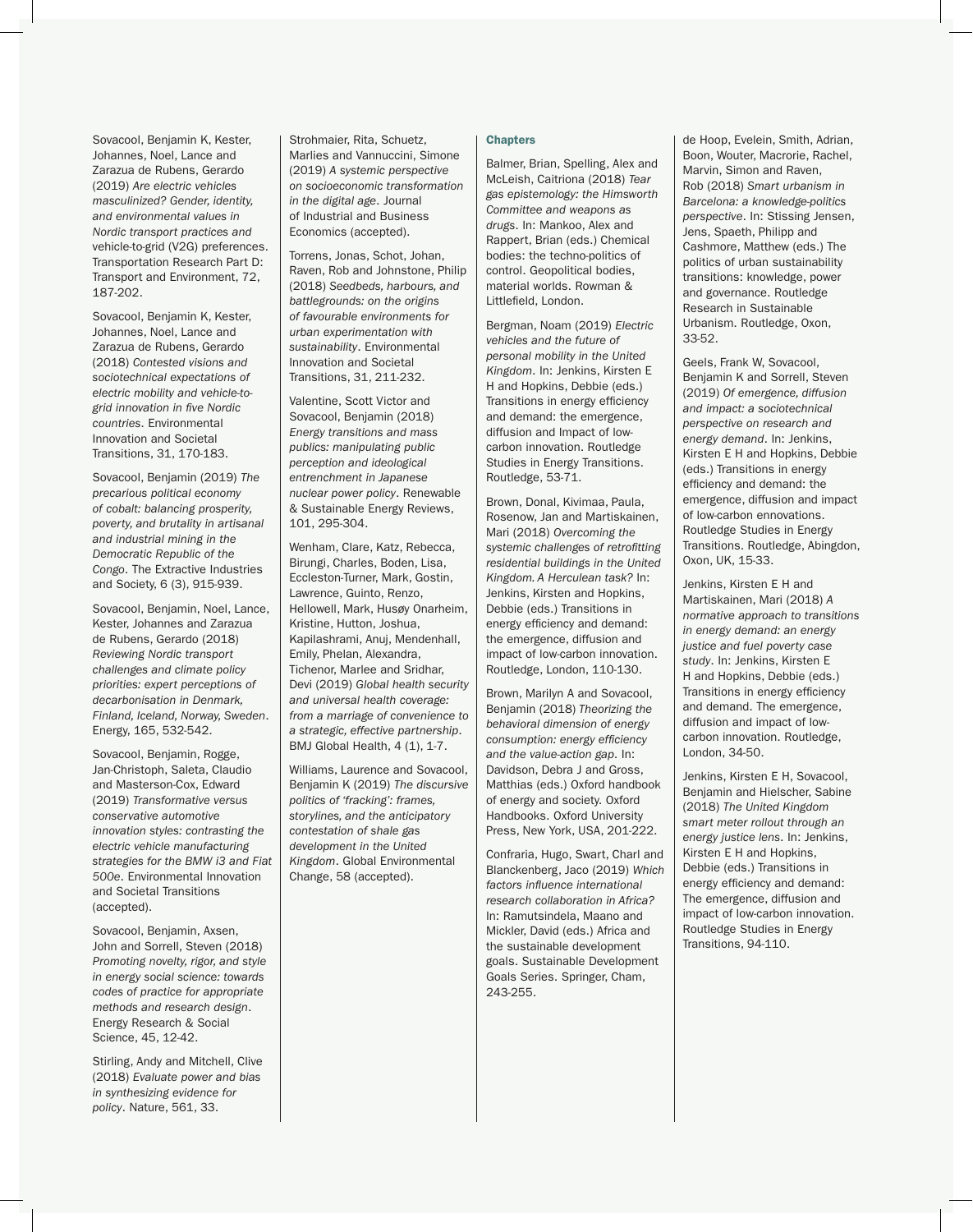Jenkins, Kirsten, Sorrell, Steven, Hopkins, Debbie and Roberts, Cameron (2019) *Introduction: new directions in energy demand research*. In: Jenkins, Kirsten E H and Hopkins, Debbie (eds.) Transitions in energy efficiency and demand: the emergence, diffusion and impact of lowcarbon ennovations. Routledge Studies in Energy Transitions. Routledge, Abingdon, Oxon, UK, 1-12.

Kern, Florian, Kivimaa, Paula, Rogge, Karoline and Rosenow, Jan (2018) *Policy mixes for sustainable energy transitions*. In: Jenkins, Kirsten and Hopkins, Debbie (eds.) Transitions in energy efficiency and demand: the emergence, diffusion and impact of low-carbon ennovations. Routledge, Oxon, 215-234.

Martin, Ben R (2019) *Ethics and integrity in academic publishing*. In: Clark, Timothy, Wright, Mike and Ketchen Jr, David J (eds.) How to get published in the best management journals, 2nd edtion. Edward Elgar, Cheltenham.

Martiskainen, Mari (2019) *Housing as a function of consumption and production in the United Kingdom*. In: Isenhour, Cindy, Martiskainen, Mari and Middlemiss, Lucie (eds.) Power and politics in sustainable consumption research and practice. Routledge-SCORAI Studies in Sustainable Consumption. Routledge.

McLeish, Caitriona and Lentzos, Filippa (2019) *Chemical and biological security threats*. In: SIPRI Yearbook. Oxford University Press, Stockholm.



# STRATEGY & MARKETING

#### Books

Beverland, Michael, Campelo, Adriana, Lindgreen, Adam and Reynolds, Laura (2018) *Cultural Heritage*. Routledge.

#### Journal publications

Barbour, Olivia and Luiz, John M (2019) *Embracing solutionsdriven innovation to address institutional voids in emerging African markets: the case of UBER and the middle of the pyramid*. California Management Review (accepted).

Barnard, Helena and Luiz, John M (2018) *Escape FDI and the dynamics of a cumulative process of institutional misalignment and contestation: stress, strain and failure*. Journal of World Business, 53 (5), 605-619.

Boukis, Achilleas (2019) *Internal market orientation as a value creation mechanism*. Journal of Services Marketing, 33 (2), 233-244.

Boukis, Achilleas (2019) *Exploring the implications of blockchain technology for brandconsumer relationships: a future research agenda*. Journal of Product and Brand Management (accepted).

Boukis, Achilleas and Christodoulides, George (2018) *Investigating key antecedents and outcomes of employeebased brand equity*. European Management Review (accepted).

Brieger, Steven A and De Clercq, Dirk (2018) *Entrepreneurs' individual-level resources and social value creation goals: the moderating role of cultural context*. International Journal of Entrepreneurial Behavior and Research, 25(2), 193-216.

Brieger, Steven A, Anderer, Stefan, Fröhlich, Andreas, Bäro, Anne and Meynhardt, Timo (2019) *Too much of a good thing? On the relationship between CSR and employee work addiction*. Journal of Business Ethics (accepted).

Brieger, Steven A, Terjesen, Siri A, Hechavarría, Diana M and Welzel, Christian (2018) *Prosociality in business: a human empowerment framework*. Journal of Business Ethics, 159 (2), 361-380.

Carrozzi, Amelia, Chylinski, Mathew, Heller, Jonas, Hilken, Tim, Keeling, Debbie and de Ruyter, Ko (2019) *What's mine is a hologram? How shared Augmented Reality augments psychological ownership*. Journal of Interactive Marketing, 48, 71-88.

Chibba, Michael and Luiz, John (2019) *Inequality: concepts, data, perspectives and solutions*. World Economics, 20 (1), 1-54.

Chibba, Michael and Luiz, John (2019) *Is the business environment a matter of political economy and convergence?* World Economics (accepted).

De Bollivier, Max and Luiz, John (2018) *Managing product innovation diffusion within multinational corporations: leveraging global scale and local responsiveness*. European Journal of International Management (accepted).

de Ruyter, Ko and Keeling, Debbie (2019) *Responsible management on the organizational frontline: a stewardship perspective*. Emerald Open Research.

de Ruyter, Ko, Keeling, Debbie and Cox, David (2019) *Customersupplier relationships in high technology markets 3.0*. Industrial Marketing Management, 79, 94-101.

Fernandez, Karen V and Beverland, Michael B (2018) *As the record spins: materialising connections*. European Journal of Marketing, 53 (6), 1152-1175.

Firoz Suleman, Marwa, Rashidirad, Mona and Firoz Suleman, Saffa (2019) *The applicability of Porter's generic strategies in pure online firms: a case study approach*. Strategic Change, 28 (3), 167-176.

Gu, Jinlong, Yang, Yong and Strange, Roger (2018) *Location choice, ownership structure and multinational performance*. Multinational Business Review, 26 (3), 250-276.

Heller, Jonas, Chylinski, Mathew, de Ruyter, Ko, Mahr, Dominik and Keeling, Debbie I (2019) *Let me imagine that for you: transforming the retail frontline through augmenting customer mental imagery ability*. Journal of Retailing, 95 (2), 94-114.

Hilken, Tim, Heller, Jonas, Chylinski, Mathew, Keeling, Debbie Isobel, Mahr, Dominik and de Ruyter, Ko (2018) *Making omnichannel an augmented reality: the current and future state of the art*. Journal of Research in Interactive Marketing, 12 (4), 509-523.

Kawai, Norifumi and Chung, Chul (2018) *Expatriate utilization, subsidiary knowledge creation and performance: the moderating role of subsidiary strategic context*. Journal of World Business, 54(1), 24-36.

Kawai, Norifumi, Strange, Roger and Zuchella, Antonella (2018) *Stakeholder pressures, EMS implementation, and green innovation in MNC overseas subsidiaries*. International Business Review, 27 (5), 933- 946.

Keeling, Debbie Isobel, de Ruyter, Ko, Bove, Lilliana, Stern, Philip and Rigby, Michael (2018) *[Editorial] Marketing as an integrator in integrated care*. European Journal of Marketing, 52(11), 2194-2206.

Keeling, Debbie, de Ruyter, Ko, Mousavi, Sahar and Laing, Angus (2019) *Technology push without a patient pull: examining Digital Unengagement (DU) with online health services*. European Journal of Marketing, 53 (9), 1701-1732.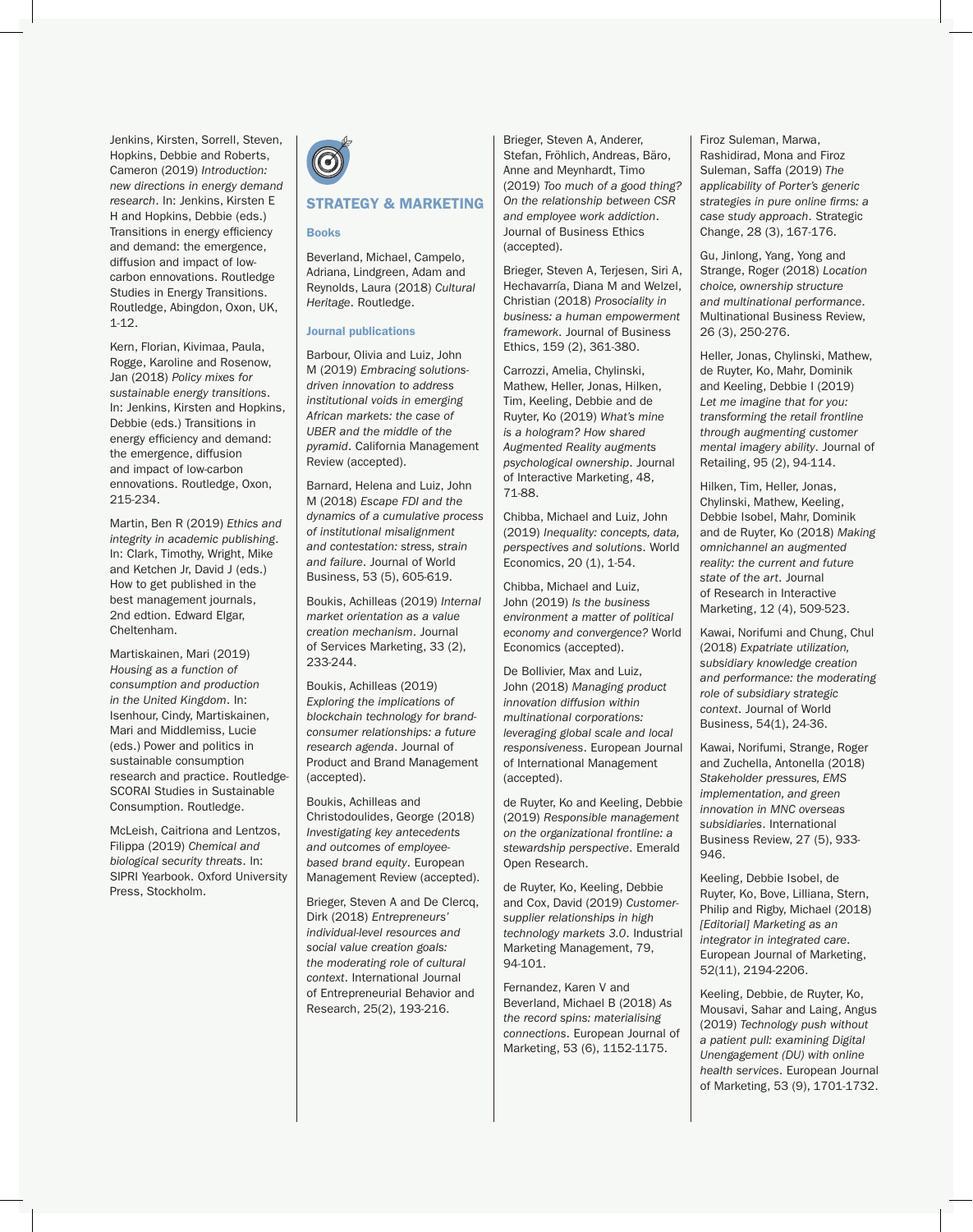Konara, Palitha and Mohr, Alex (2019) *Why we should stop using the Kogut and Singh Index*. Management International Review, 59 (3), 335-354.

Konara, Palitha and Shirodkar, Vikrant (2018) *Regulatory institutional distance and MNCs' subsidiary performance: climbing up Vs. climbing down the institutional ladder*. Journal of International Management, 24 (4), 333-347.

Konara, Palitha and Wei, Yingqi (2019) *The complementarity of human capital and language capital in foreign direct investment*. International Business Review, 28 (2), 391- 404.

Konara, Palitha, Tan, Yong and Johnes, Jill (2019) *FDI and heterogeneity in bank efficiency: evidence from emerging markets*. Research in International Business and Finance, 49, 100- 113.

Kostopoulos, Ioannis, Boukis, Achilleas and Lodorfos, George (2019) *Conceptualizing and measuring perceived service complexity*. Journal of Marketing Theory and Practice, 27, 38-54.

Luiz, John M and Spicer, Diana (2019) *Global configurations in multinational enterprises, duality, and the challenge of LGBT inclusivity in unsympathetic host countries within Africa*. International Journal of Human Resource Management (accepted).

Luiz, John M, Ganson, Brian and Wennmann, Achim (2019) *Business environment reforms in fragile and conflict-affected states: from a transactions towards a systems approach*. Journal of International Business Policy, 2 (3), 217-236.

Luu, Ngoc and Ngo, Liem (2019) *Entrepreneurial orientation and social ties in transitional economies*. Long Range Planning, 52 (1), 103-116.

Marceglia, Sara, Rigby, Michael, Alonso, Albert, Keeling, Debbie, Kubitschke, Lutz and Pozzi, Giuseppe (2018) *DEDICATE: proposal for a conceptual framework to develop dementiafriendly Integrated eCare support*. BioMedical Engineering OnLine, 17 (121), 1-18.

Meyer, Jan-Hinrich, de Ruyter, Ko, Grewal, Dhruv, Kleeren, Kathleen, Keeling, Debbie Isobel and Motyka, Scott (2019) *Categorical versus dimensional thinking: improving anti-stigma campaigns by matching health message frames and implicit worldviews*. Journal of the Academy of Marketing Science (accepted).

Meynhardt, Timo, Strathoff, Pepe, Fröhlich, Andreas and Brieger, Steven A (2019) *Same same but different: the relationship between organizational reputation and organizational public value*. Corporate Reputation Review (accepted).

Micheli, Pietro, Wilner, Sarah J S, Bhatti, Sabeen, Mura, Matteo and Beverland, Michael B (2018) *Doing design thinking: conceptual review, synthesis and research agenda*. Journal of Product Innovation Management, 36 (2), 124-148.

Omokaro-Romanus, Constance, Anchor, John R and Konara, Palitha (2019) *The internationalization of Nigerian firms: motivations and location patterns*. Thunderbird International Business Review, 61 (1), 75-88.

Puthusserry, Pushyarag, Khan, Zaheer and Rodgers, Peter (2018) *International new ventures market expansion through collaborative entry modes: a study of the experience of Indian and British ICT firms*. International Marketing Review, 35 (6), 890- 913.

Restuccia, Mariachiara and Legoux, Renaud (2019) *B2B relationships on the fast track. An empirical investigation into the outcomes of solution provision*. Industrial Marketing Management, 76, 203-213.

Robertson, Nic and Luiz, John (2019) *Exploiting emerging market complementarities: delayed, then accelerated internationalisation in a technology EMNE*. Multinational Business Review, 27 (1), 54-76.

Seidel, Jan, Sundermann, Anna, Brieger, Steven A, Strathoff, Pepe, Jacob, Gabriel H, Antonia, Tony and Utami, Christina W (2018) *On how personal values and sustainability conceptions impact students' sustainability management orientation: evidence from Germany, Indonesia, and the USA*. Journal of Global Responsibility, 9 (4), 335-354.

Shahbaznejad, Hamid, Rashidirad, Mona and Vaghefi, Isaac (2019) *An analysis of the antecedents of knowledge transfer: an actant-object view*. European Business Review (accepted).

Storey, Chris, Kocabasoglu-Hillmer, Canan, Roden, Sinéad and de Ruyter, Ko (2018) *Governing embedded partner networks: certification and partner communities in the IT sector*. International Journal of Operations and Production Management, 38 (9), 1709- 1734.

Strange, Roger (2018) *Corporate ownership and the theory of the multinational enterprise*. International Business Review, 27 (6), 1229-1237.

Strange, Roger and Humphrey, John (2018) *What lies between market and hierarchy? Insights from internalization theory and global value chain theory*. Journal of International Business Studies, 50 (8), 1401-1413.

Xheneti, Mirela, Madden, Adrian and Thapa Karki, Shova (2019) *Value of formalisation for women entrepreneurs in developing contexts: a review and research agenda.* International Journal of Management Reviews, 21 (1), 3-23.

Xheneti, Mirela, Thapa Karki, Shova and Madden, Adrian (2019) *Negotiating business and family demands within a patriarchal society – the case of women entrepreneurs in the Nepalese context*. Entrepreneurship and Regional Development, 31 (3-4), 259-278.

# **Chapters**

Keeling, Debbie, de Ruyter, Ko and Cox, David (2018) *Engagement-to-Value (E2V). An empirical case study*. In: Sprott, David and Hollebeek, Linda (eds.) Handbook of research on customer engagement. Edward Elgar.